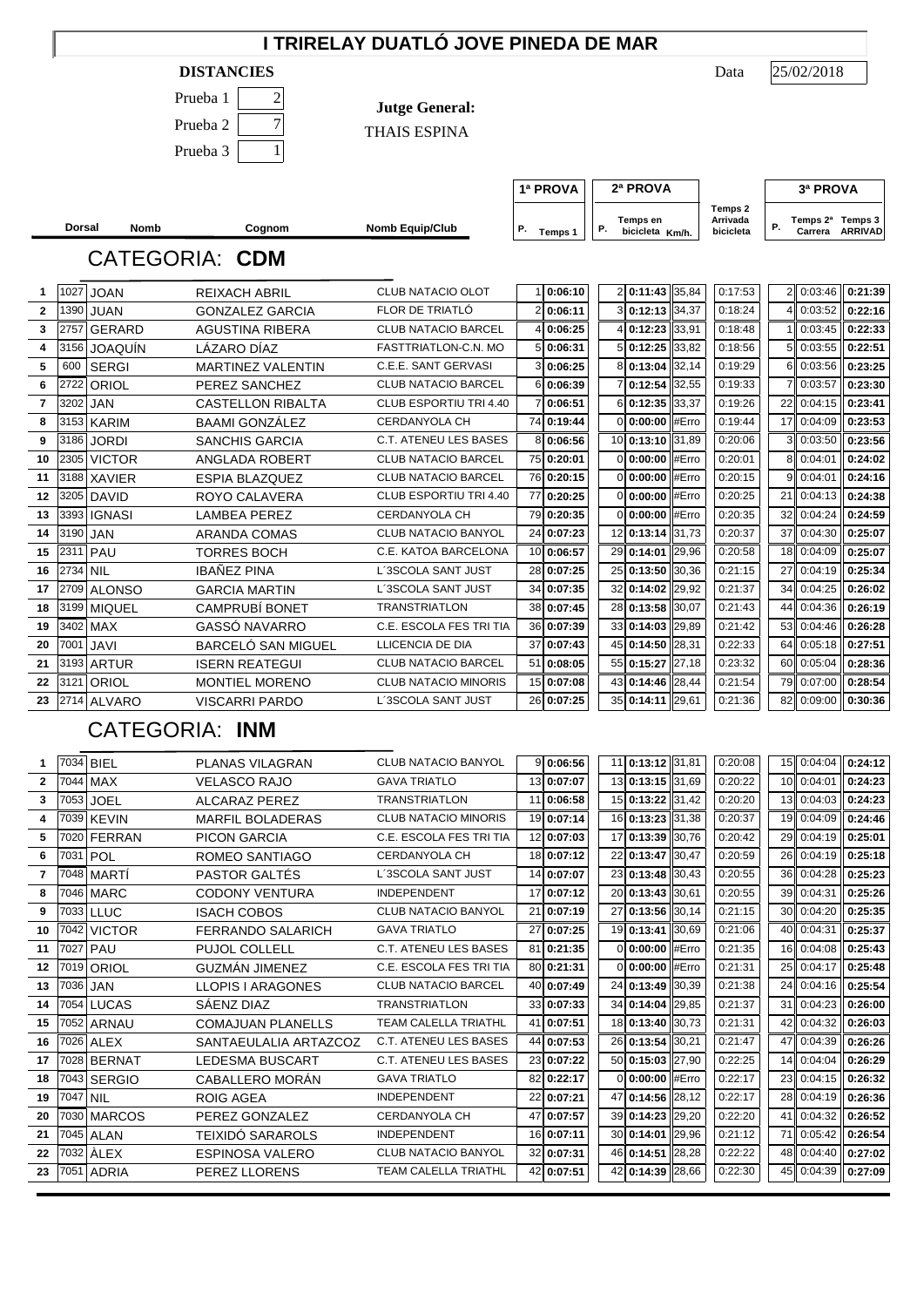|    |          |               |                      |                            |    | 2ª PROVA<br>1ª PROVA |    |                             |  |                                  |    | 3ª PROVA            |                           |  |
|----|----------|---------------|----------------------|----------------------------|----|----------------------|----|-----------------------------|--|----------------------------------|----|---------------------|---------------------------|--|
|    | Dorsal   | Nomb          | Cognom               | <b>Nomb Equip/Club</b>     | Р. | Temps 1              |    | Temps en<br>bicicleta Km/h. |  | Temps 2<br>Arrivada<br>bicicleta |    | Temps 2ª<br>Carrera | Temps 3<br><b>ARRIVAD</b> |  |
| 24 | 7035     | <b>MARTI</b>  | VÀZQUEZ AUGÉ         | <b>CLUB NATACIO BARCEL</b> |    | 35 0:07:36           |    | 56 0:15:28 27.15            |  | 0:23:04                          |    | 43 0:04:36          | 0:27:40                   |  |
| 25 | 7021     | ADRIA         | PICON GARCIA         | C.E. ESCOLA FES TRI TIA    |    | 25 0:07:24           |    | 53 0:15:21 27.36            |  | 0:22:45                          |    | 59 0:05:00          | 0:27:45                   |  |
| 26 | 7038     | <b>FERRAN</b> | <b>GRAU RIBAS</b>    | <b>CLUB NATACIO BARCEL</b> |    | 49 0:07:59           |    | 51 0:15:07 27.78            |  | 0:23:06                          |    | 54 0:04:47          | 0:27:53                   |  |
| 27 | 7037     | <b>MARTI</b>  | CARRÉ PEREZ          | <b>CLUB NATACIO BARCEL</b> |    | 60 0:08:48           |    | 49 0:15:03 27.90            |  | 0:23:51                          |    | 46 0:04:39          | 0:28:30                   |  |
| 28 | 7041     | AIRAM         | MANENTI              | <b>GAVA TRIATLO</b>        |    | 58 0:08:30           |    | 54 0:15:24 27.27            |  | 0:23:54                          |    | 56 0:04:51          | 0:28:45                   |  |
| 29 | 7029     | <b>ROGER</b>  | <b>GOMEZ PEREZ</b>   | <b>CERDANYOLA CH</b>       |    | 54 0:08:16           |    | 59 0:15:53 26.44            |  | 0:24:09                          |    | 68 0:05:29          | 0:29:38                   |  |
| 30 |          | 7050 JOAN     | CHAVEZ DOMENECH      | LLICENCIA DE DIA           |    | 71 0:10:20           |    | $0:11:42$ 35.89             |  | 0:22:02                          |    | 81 0:08:10          | 0:30:12                   |  |
| 31 | 7023     | <b>MARC</b>   | SANGÉS PRADAS        | C.E. RAYOTEAM              |    | 57 0:08:27           |    | 64 0:16:40 25.2             |  | 0:25:07                          | 62 | 0:05:15             | 0:30:22                   |  |
| 32 | 7022 IAN |               | <b>MOLINA GARCIA</b> | C.E. RAYOTEAM              |    | 72 0:11:19           | 61 | $0:16:12$ 25,92             |  | 0:27:31                          |    | 78 0:06:14          | 0:33:45                   |  |